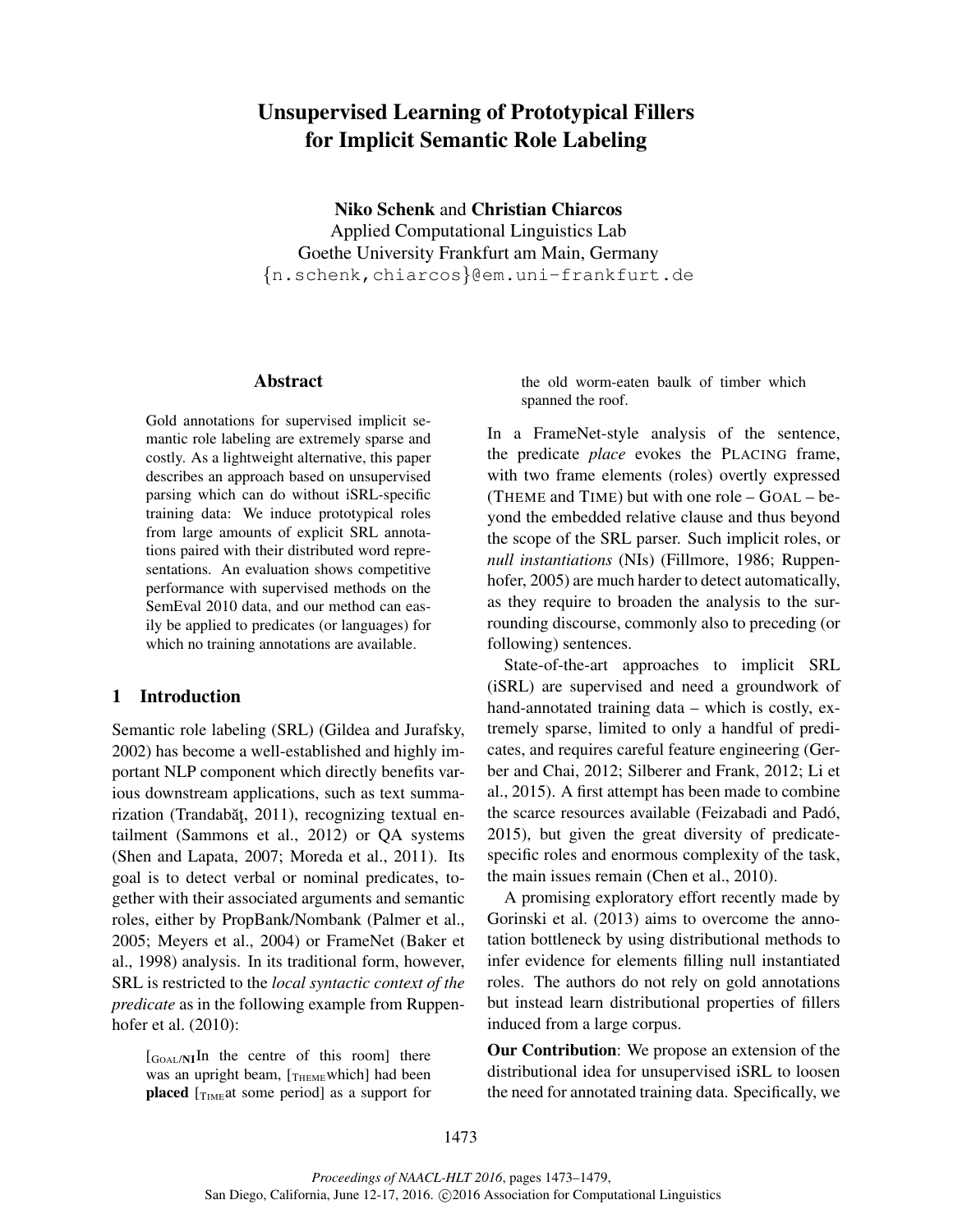propose to induce predicate and role-specific prototypical fillers from large amounts of SRL annotated texts in order to resolve null instantiations as (semantically and syntactically) similar elements found in the context. Parts of our approach have been successfully applied in traditional SRL (Hermann et al., 2014), but not yet to implicit roles. Our work differs from Gorinski et al. (2013) in that we extend discrete context vectors to SRL-guided embeddings and experiment with a variety of different configurations. We intend *not* to set a new benchmark beating the current state-of-the-art for *supervised* iSRL, but rather provide a simple and alternative strategy which does not rely on manually annotated gold data. Still, we demonstrate that our method is highly competitive with supervised methods on one out of two standard evaluation sets and that it can easily be extended to other predicates for which no implicit gold annotations are available.

#### 2 Method

#### 2.1 Prototypical Fillers

We use large amounts of *explicit* SRL annotations to compute predicate-specific *protofillers* (prototypical fillers) for each frame element (role) individually:

$$
\vec{v}^{\text{protofiller}} = \frac{1}{N} \sum_{i=0}^{N} E(w_i)
$$
 (1)

where  $N$  is the total number of tokens filling a particular role and  $E(\cdot)$  is an embedding function which maps a word  $w_i$  to its distributed representation, i.e., a precomputed vector of  $d$  dimensions. Note that only those words contribute to the protofiller of a frame element which occur in this role.

## 2.2 Identifying Null Instantiations

Our approach generalizes over labeled filler instances of the frame (PLACING in the example) as found in corpus data, e.g., *placed on the middle picture*, *planted on the top of the church*, *hung over the river*, *laid on the table*, etc. We exploit their syntactic (here: prepositional) and semantic properties (inanimate, spacial NPs) in order to capture a composed meaning and thus to approximate the correct implicit role *in the centre of this room*. We measure similarity between a trained protofiller  $\vec{v}^p$ 

and a candidate constituent  $\vec{v}^c$  by cosine similarity  $\cos(\theta) = \frac{\vec{v}^p \cdot \vec{v}^c}{\|\vec{v}^p\|\|\vec{v}^c\|}$  $\frac{v^{\mu} v^{\nu}}{\Vert \vec{v}^{\rho} \Vert \Vert \vec{v}^{\sigma} \Vert}$  and predict a candidate as null instantiation which maximizes the inner product with the protofiller. As candidate constituents for an implicit argument we initially consider all terminal and non-terminal nodes in a context window of the predicate, ruling out those categories which never occur as implicit arguments, which do contain the target predicate and/or which are already overt arguments. The result set comprises mainly nouns, verbs and PPs. Candidate constituents in our evaluation data are available from their respective (manual) syntax annotation, but could easily be extracted using automated phrase-structure parsers. The candidate *vectors* for arbitrary length n-grams are derived in the same way (by means of Equation 1).

# 2.3 Training Resources & Tools

In accordance with domain-specific evaluation data, we chose to learn protofillers on two distinct corpora: *The Corpus of Late Modern English Texts, CLMET* (Smet, 2005) ( $\approx$ 35M tokens, 18th–20th century novels) and a subset of the English *Gigaword corpus* (Graff and Cieri, 2003) (≈500M tokens of Newswire texts). We label the first one with SEMAFOR<sup>1</sup> (Das et al., 2014), a FrameNet-style semantic parser. We employ  $MATE<sup>2</sup>$  (Björkelund et al., 2009) to obtain a PropBank/NomBank analysis for each sentence in Gigaword.

|                           |       | CLMET   Gigaword |
|---------------------------|-------|------------------|
| # explicit roles          | 21.9M | 264.0M           |
| # predicate instances     | 9.5M  | 122.5M           |
| # roles per predicate     | 2.3   | 2.2.             |
| # predicates per sentence | 76    |                  |

Table 1: Statistics on the number of explicit fillers used for training protofillers.

Table 1 highlights general statistics on the number of predicates collected from both corpora. Two observations are worth noting: While on average the number of explicitly realized roles/frame elements per predicate/frame in both data sets is similar, we find more predicate instances in CLMET than in Gigaword. This is due to the FrameNet lexicon and its more fine-grained modeling of lexical units, as

<sup>1</sup>http://www.cs.cmu.edu/˜ark/SEMAFOR/

<sup>2</sup>https://code.google.com/p/mate-tools/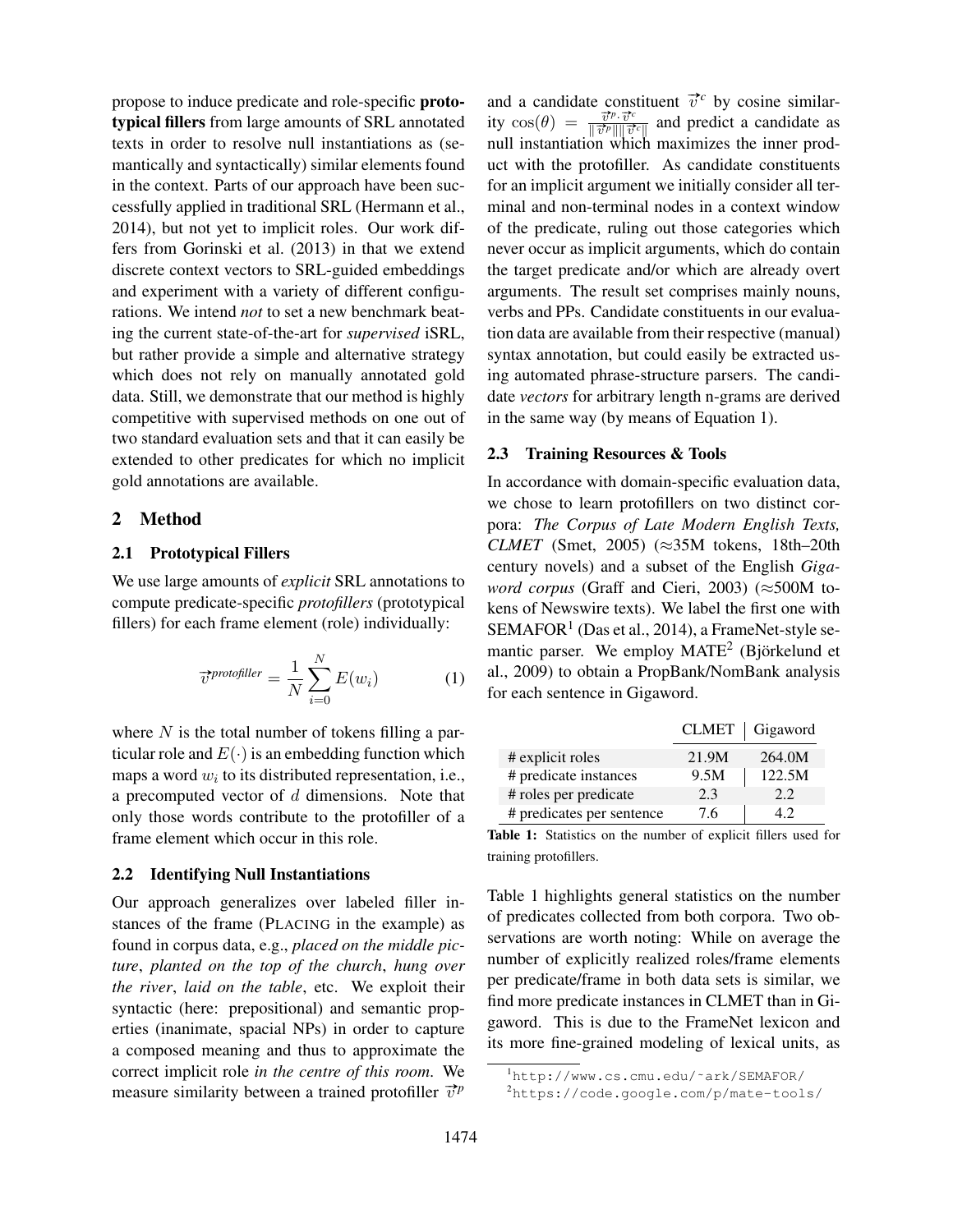opposed to PropBank. Also note that FrameNet currently specifies 9.7 frame elements per lexical frame<sup>3</sup> which – despite the fact that this number also comprises non-core arguments – is much larger than what can explicitly be labeled by the SRL systems.

Regarding the distributional component, we experimented with a variety of distributed word representations: We chose out of the box vectors; Collobert et al. (2011), dependency-based word embeddings (Levy and Goldberg, 2014) and the pre-trained Google News vectors from *word2vec*<sup>4</sup> (Mikolov et al., 2013). Using the same tool, we also trained custom embeddings (bag-of-words and skip-gram) with 50 dimensions on our two corpora.

# 3 Evaluation

In order to assess the usefulness of our approach, a quantitative evaluation has been conducted on two iSRL test sets which have become a de facto standard in this domain: a collection of fiction novels from the SemEval 2010 Shared Task with manual annotations of null instantiations (Ruppenhofer et al., 2010), and Gerber and Chai (2010)'s augmented NomBank data set. Table 2 shows some general statistics on the number of implicit roles and candidate phrases involved in our experiments. As to have a comparison with the supervised approaches referred to in this study, we also provide the size of the training data.

|                                                         | SemEval | NomBank |
|---------------------------------------------------------|---------|---------|
| # predicate instances                                   |         |         |
| in training set                                         | 1,370   | 816     |
| in test set                                             | 1,703   | 437     |
| # implicit arguments                                    |         |         |
| in training set                                         | 245     | 650     |
| in test set                                             | 259     | 246     |
| # of candidate phrases<br>per predicate instance        | 27.6    | 52.2    |
| proportion of single tokens                             | 63.4%   | 47.9%   |
| proportion of phrases                                   | 36.6%   | 52.1%   |
| $\varnothing$ length of candidate phrase<br>(in tokens) | 5.8     | 7.1     |

Table 2: Statistics on implicit arguments and candidate phrases from the test sections of the two evaluation sets.

<sup>3</sup>https://framenet.icsi.berkeley.edu/ fndrupal/current\_status, accessed March 2016.

## 3.1 SemEval Data

In Table 4, we report the classification scores for the (*NI-only*) null instantiation *linking* task on the SemEval data, given the parsed candidate phrases and the gold information about the missing frame element.<sup>5</sup> For space reasons, we only include the results of our best-performing configuration, obtained from protofillers trained on the late modern English texts and Collobert et al. (2011) embeddings (C&W) with the search space for candidate NIs limited to the current and previous sentence. As a reference, we compare our results to the two best models  $(M_1$  and  $M_{1'}$ ) by Silberer and Frank (2012), the vector-based resolver (VEC) by Gorinski et al. (2013) – which is most similar to ours – and, finally, their ensemble combination of four semantically informed resolvers by majority vote (4X).

|                                    |            | P    | R    | $F_1$ |
|------------------------------------|------------|------|------|-------|
| Silberer and Frank (2012) $M_1$    |            | 30.8 | 25.1 | 27.7  |
| Silberer and Frank (2012) $M_{1'}$ |            | 35.6 | 20.1 | 25.7  |
| Gorinski et al. (2013)             | <b>VEC</b> | 21.0 | 18.0 | 19.0  |
| Gorinski et al. (2013)             | 4x         | 26.0 | 24.0 | 25.0  |
| This paper: C&W embeddings         |            | 27.2 | 25.7 | 26.4  |

Table 4: NI linking performance on the SemEval test data.

The figures in Table 4 suggest that our approach clearly outperforms the vector-based method by Gorinski et al. (2013) and is best in terms of overall recognition rate (recall) among all systems. One potential reason for that might be that, in contrast to the VEC resolver, we do not compute mere context vectors but do rely on the valuable annotations obtained from explicit SRL structures. Also, we do not restrict our analysis to *head* words only, as we have seen that syntactic information from function words is crucial for the resolution of null instantiated roles, too. Moreover, our distributional protofiller method is highly competitive with state-of-the-art performance by Silberer and Frank (2012), yet does not yield better results in terms of  $F_1$  score. Note however that, in contrast to their approach, ours is largely unsupervised and does neither rely on gold coreference chains, nor do we need to train on im-

<sup>4</sup>https://code.google.com/p/word2vec/

<sup>5</sup> This avoids error propagation from NI *detection* and allows us to directly compare our results to previous approaches on the same task. Note that Laparra and Rigau (2012) do only report their accuracies for the full pipeline.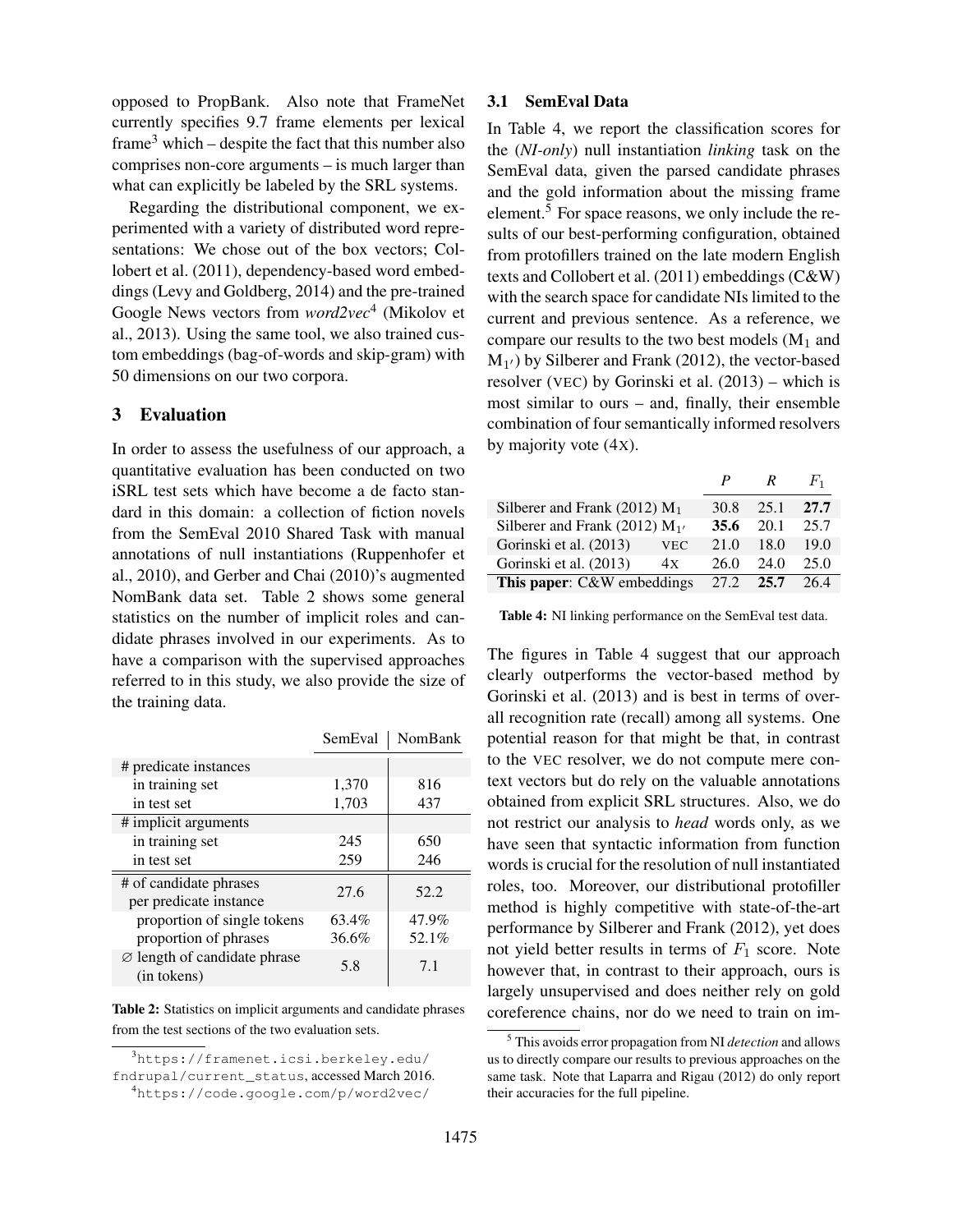|                    | В     |      | Gerber & Chai    |       |                  | Laparra & Rigau  |       |  | Proto C&W        |      |       |      | <b>Proto W2Vcbow</b> |       |  |
|--------------------|-------|------|------------------|-------|------------------|------------------|-------|--|------------------|------|-------|------|----------------------|-------|--|
| <i>predicates:</i> | $F_1$ | P    | $\boldsymbol{R}$ | $F_1$ | $\boldsymbol{P}$ | $\boldsymbol{R}$ | $F_1$ |  | $\boldsymbol{P}$ | R    | $F_1$ | P    | R                    | $F_1$ |  |
| sale               | 36.2  | 47.2 | 41.7             | 44.2  | 41.2             | 39.4             | 40.3  |  | 61.0             | 29.6 | 39.8  | 60.8 | 26.8                 | 37.2  |  |
| price              | 15.4  | 36.0 | 32.6             | 34.2  | 53.3             | 53.3             | 53.3  |  | 14.7             | 25.8 | 18.7  | 21.8 | 36.6                 | 27.3  |  |
| investor           | 9.8   | 36.8 | 40.0             | 38.4  | 43.0             | 39.5             | 41.2  |  | 22.5             | 48.3 | 30.7  | 24.1 | 57.2                 | 33.9  |  |
| bid                | 32.3  | 23.8 | 19.2             | 21.3  | 52.9             | 51.0             | 52.0  |  | 30.4             | 31.5 | 30.9  | 40.0 | 41.5                 | 40.7  |  |
| plan               | 38.5  | 78.6 | 55.0             | 64.7  | 40.7             | 40.7             | 40.7  |  | 41.1             | 43.2 | 42.1  | 44.3 | 51.0                 | 47.4  |  |
| cost               | 34.8  | 61.1 | 64.7             | 62.9  | 56.1             | 50.2             | 53.0  |  | 32.5             | 19.1 | 24.0  | 49.9 | 29.3                 | 36.9  |  |
| loss               | 52.6  | 83.3 | 83.3             | 83.3  | 68.4             | 63.5             | 65.8  |  | 54.8             | 73.1 | 62.6  | 54.7 | 63.8                 | 58.9  |  |
| loan               | 18.2  | 42.9 | 33.3             | 37.5  | 25.0             | 20.0             | 22.2  |  | 33.9             | 49.0 | 40.1  | 33.2 | 44.2                 | 37.9  |  |
| investment         | 0.0   | 40.0 | 25.0             | 30.8  | 47.6             | 35.7             | 40.8  |  | 29.1             | 21.8 | 24.9  | 39.2 | 34.3                 | 36.6  |  |
| fund               | 0.0   | 14.3 | 16.7             | 15.4  | 66.7             | 33.3             | 44.4  |  | 100.0            | 33.3 | 50.0  | 75.0 | 25.0                 | 37.5  |  |
| Overall            | 26.5  | 44.5 | 40.4             | 42.3  | 47.9             | 43.8             | 45.8  |  | 30.2             | 35.2 | 32.5  | 33.5 | 39.2                 | 36.1  |  |

Table 3: Classification scores for implicit argument labeling on the NomBank test section. Baseline B from Gerber & Chai (2010): uses previous occurrence of same predicate. Gerber & Chai (2010): supervised logistic regression classifier trained on implicit fillers. Laparra & Rigau (2013): algorithm based on coherence relationship between predicates and fillers. Our best-performing protofillers are obtained by Collobert et al. (2011) embeddings (Proto C&W) and custom trained vectors (Proto W2Vcbow) using Gigaword SRL annotations.

plicit semantic roles in a supervised setting. An error analysis of our method reveals that it is particularly effective for NIs encountered in the *same sentence* as the target predicate (44.4% accuracy), which seems plausible given the contextual setup in which protofillers are derived.

# 3.2 NomBank Data

Compared to the SemEval data, Gerber and Chai (2010)'s augmented NomBank resource covers only ten nominal predicates, which allows us to nicely visualize the distributional profile based on their prototypical fillers. For each predicate, we simply concatenate all per role computed protofillers and apply multidimensional scaling to project the so obtained vectors onto two dimensions (cf. Figure 1).

We observe that the predicate grouping is now based on the prototypical fillers that they co-occur with: In the Wall Street Journal texts, *loss*, *loan* and *investment* are similar because their proto-agents (A0 fillers) who lose, lend and invest resp. are semantically shared (i.e. companies, banks). Similarly, *bid*, *cost* and *fund* are related in that the targets or commodities (A2) are all money-financed. Finally, the predicates *sale* and *plan* are to be expected as outliers as they are less homogeneous in their prototypical argument structure.

We have empirically evaluated our protofiller



Figure 1: Clustered projection of the ten nominal predicates from Gerber and Chai (2010) in protofiller space.

method also on this data set: Table 3 reports the classification scores for implicit argument resolution compared to the state-of-the-art (Laparra and Rigau, 2013). We restrict the search for implicit arguments to certain predicate-specific parts-of-speech, since some syntactic constituents (e.g., SBAR) never occur as implicit arguments. For choosing the final implicit arguments for each individual predicate instance, we follow the same deterministic strategy as described in Gerber and Chai (2010), which informally states that, if a certain role is not overtly expressed (within a chain of mentions of the same predicate in previous sentences), it is an implicit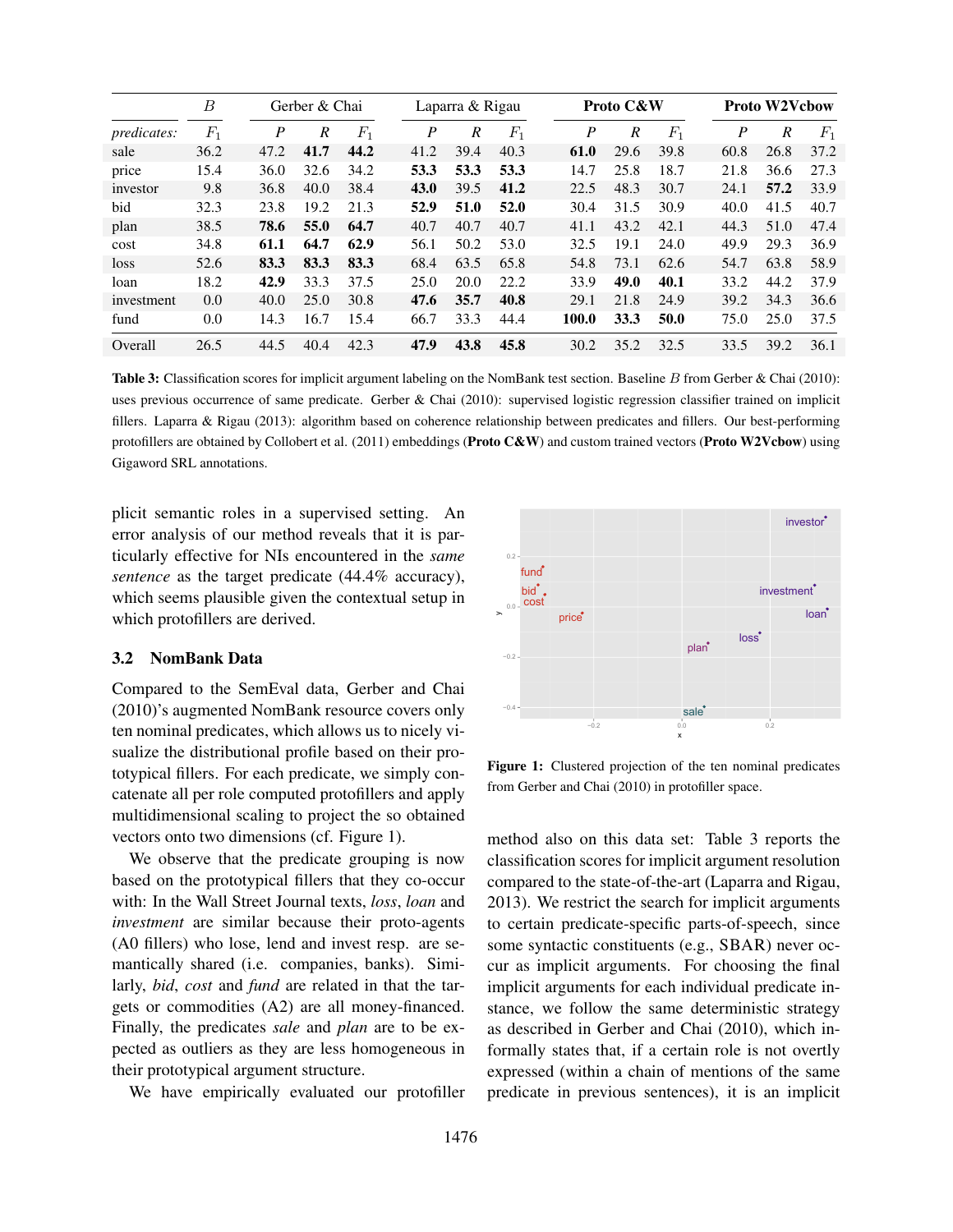candidate. POS lists and cosine similarity thresholds which trigger an actual prediction have been optimized on the development set. The context window for candidate NIs is optimal for the current and previous two sentences in our setting, which explains why the the number of candidate constituents is approximately twice as large for the NomBank predicates (cf. Table 2).

Our best-performing protofillers are again obtained by Collobert et al. (2011) embeddings substituting explicit SRL annotations in the Gigaword corpus, and with custom-trained embeddings using the continuous bag-of-words model. Overall, our results significantly exceed the highly informed baseline but cannot beat the state-of-the art on this test set. For some predicates, the protofillers seem to generalize better (higher recall), and in particular for the low-frequency predicates (*fund*), precision can be increased. Also, we found that the dependencybased word embeddings do perform slightly worse (not shown), compared to our optimal two configurations. This might be due to the fact that the inherent properties of dependency-based contexts mostly focus on relations between semantically valuable nouns, ignoring ("skipping") functional words and categories.<sup>6</sup> The same pertains to the pre-computed Google News vectors which come with a frequency cutoff excluding stop words, again a constraint which is harmful for the correct identification of implicit roles. Furthermore, skipgram embeddings perform significantly worse than the embeddings derived by the continuous bag-ofwords implementation (relative decrease in  $F_1$  by more than 30%). Finally, we observed that inferring implicit roles for nominal predicates is much more challenging because our collected fillers exhibit a much greater variation. For example, the protoagents of *loan* can roughly be divided into two categories, institutions and countries. This in turn introduces noise and has a negative effect on the quality of the singleton protofillers which by vector average capture neither of the two groups perfectly. Promising alternatives could operate on (topic-like) protofiller clusters which we leave for future work.

#### $6$ This is also nicely illustrated in Levy and Goldberg (2014).

4 Summary & Conclusion

We have described a lightweight approach for the resolution of implicit semantic roles which does not rely on manual gold annotations. For each predicate-specific role, our method generalizes over explicit SRL-guided annotations incorporating pretrained word embeddings. This allows us to capture their idiosyncratic properties and use the so-inferred protofillers to find null instantiated roles by means of distributional similarity.

Our method has proven to be generally useful, in particular on the SemEval data, where it is competitive with supervised systems. Its greatest benefit stems from its simplicity and from that fact that it allows to induce null-instantiated roles for arbitrary predicates. As it is applicable even if no iSRL training data is available, it represents a promising technique to address iSRL data scarcity issues.

In our experiment, we employed PropBank/Nom-Bank-style (i)SRL annotations, and our general design clearly benefits from using small-scale inventories of semantic roles. It should be noted though, that our approach is not restricted to any particular SRL tagset, but can be equally applied to other role inventories with similar degrees of consistence and size. Beyond SRL annotations in a strict sense, this might even extend to syntactic dependency annotations that are occasionally taken as a substitute for semantic roles proper. In particular, we see potential in combining our experiments with on-going efforts to cross-lingual projection, adaptation and harmonization of syntax annotations along the lines of Sukhareva and Chiarcos (2014, 2016) and related approaches based on frameworks such as the Universal Dependencies (Nivre, 2015, UD).<sup>7</sup> If successful, an adaptation using grammatical relations rather than semantic roles represents a promising possibility to create iSRL annotation and iSRL annotation tools for other languages, as Universal Dependencies are becoming increasingly available for major and low-resourced languages and can be projected to others.

The protofillers involved in this study are available at: http://acoli.cs. uni-frankfurt.de/resources.

 $7$ http://universaldependencies.github.io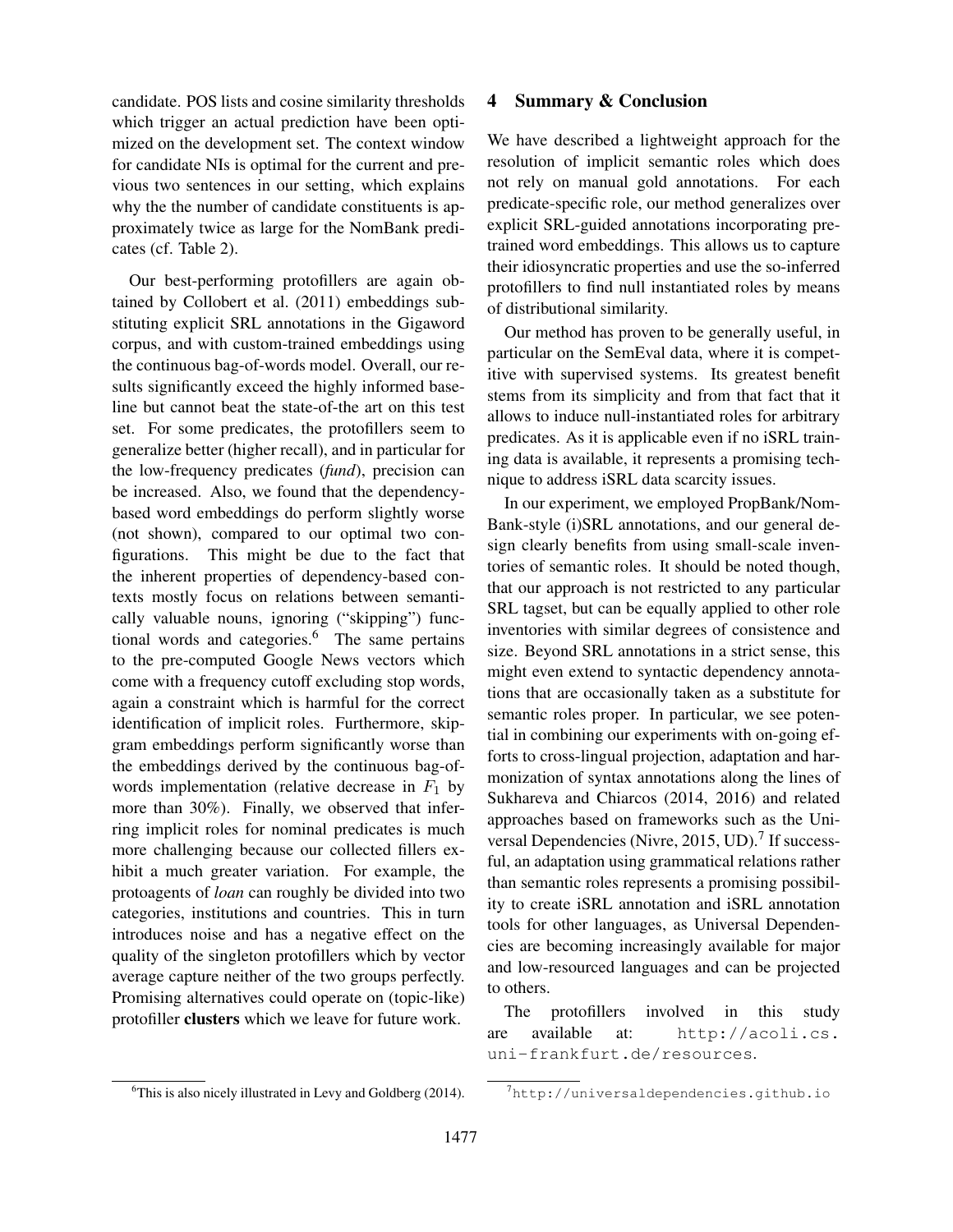# Acknowledgments

The authors would like to thank Joyce Chai and Hendrik De Smet for providing us access to their resources and corpora. We are grateful to Egoitz Laparra for sending us their evaluation script and also thank the anonymous reviewers for their valuable feedback and insightful comments.

# References

- Collin F. Baker, Charles J. Fillmore, and John B. Lowe. 1998. The Berkeley FrameNet Project. In *Proceedings of the 36th Annual Meeting of the Association for Computational Linguistics and 17th International Conference on Computational Linguistics (ACL-COLIG 1998)*, pages 86–90, Montreal, Quebec, Canada.
- Anders Björkelund, Love Hafdell, and Pierre Nugues. 2009. Multilingual Semantic Role Labeling. In *Proceedings of the Thirteenth Conference on Computational Natural Language Learning (CoNLL-2009): Shared Task*, pages 43–48, Boulder, Colorado, June.
- Desai Chen, Nathan Schneider, Dipanjan Das, and Noah A. Smith. 2010. SEMAFOR: Frame Argument Resolution with Log-linear Models. In *Proceedings of the 5th International Workshop on Semantic Evaluation (SemEval-2010)*, pages 264–267, Los Angeles.
- Ronan Collobert, Jason Weston, Léon Bottou, Michael Karlen, Koray Kavukcuoglu, and Pavel Kuksa. 2011. Natural Language Processing (Almost) from Scratch. *Journal of Machine Learning Research*, 12:2493– 2537.
- Dipanjan Das, Desai Chen, Andre F. T. Martins, Nathan ´ Schneider, and Noah A. Smith. 2014. Frame-semantic Parsing. *Computational Linguistics*, 40(1):9–56.
- Parvin S. Feizabadi and Sebastian Padó. 2015. Combining Seemingly Incompatible Corpora for Implicit Semantic Role Labeling. In *Proceedings of the 4th Joint Conference on Lexical and Computational Semantics (\*SEM 2015)*, pages 40–50, Denver, CO.
- Charles J. Fillmore. 1986. Pragmatically Controlled Zero Anaphora. In *Proceedings of Berkeley Linguistics Society*, pages 95–107, Berkeley, CA.
- Matthew Gerber and Joyce Chai. 2010. Beyond Nom-Bank: A Study of Implicit Arguments for Nominal Predicates. In *Proceedings of the 48th Annual Meeting of the Association for Computational Linguistics (ACL-2010)*, pages 1583–1592, Uppsala, Sweden.
- Matthew Gerber and Joyce Chai. 2012. Semantic Role Labeling of Implicit Arguments for Nominal Predicates. *Computational Linguistics*, 38(4):755–798.
- Daniel Gildea and Daniel Jurafsky. 2002. Automatic Labeling of Semantic Roles. *Computational Linguistics*, 28(3):245–288.
- Philip Gorinski, Josef Ruppenhofer, and Caroline Sporleder. 2013. Towards Weakly Supervised Resolution of Null Instantiations. In *Proceedings of the 10th International Conference on Computational Semantics (IWCS 2013)*, pages 119–130, Potsdam, Germany.
- David Graff and Christopher Cieri. 2003. English Gigaword. Linguistic Data Consortium, Philadelphia, LDC2003T05. Web Download.
- Karl Moritz Hermann, Dipanjan Das, Jason Weston, and Kuzman Ganchev. 2014. Semantic Frame Identification with Distributed Word Representations. In *Proceedings of the 52th Annual Meeting of the Association for Computational Linguistics (ACL-2014)*, Baltimore, Maryland.
- Egoitz Laparra and German Rigau. 2012. Exploiting Explicit Annotations and Semantic Types for Implicit Argument Resolution. In *Proceedings of the 6th International Conference on Semantic Computing (ICSC-2012)*, pages 75–78.
- Egoitz Laparra and German Rigau. 2013. ImpAr: A Deterministic Algorithm for Implicit Semantic Role Labelling. In *Proceedings of the 51st Annual Meeting of the Association for Computational Linguistics (ACL-2013)*, pages 1180–1189, Sofia, Bulgaria.
- Omer Levy and Yoav Goldberg. 2014. Dependency-Based Word Embeddings. In *Proceedings of the 52nd Annual Meeting of the Association for Computational Linguistics (ACL-2014)*, pages 302–308, Baltimore, MD.
- Ru Li, Juan Wu, Zhiqiang Wang, and Qinghua Chai. 2015. Implicit Role Linking on Chinese Discourse: Exploiting Explicit Roles and Frame-to-Frame Relations. In *Proceedings of the 53rd Annual Meeting of the Association for Computational Linguistics and the 7th International Joint Conference on Natural Language Processing (ACL-IJCNLP 2015)*, pages 1263– 1271, Beijing, China.
- Adam Meyers, Ruth Reeves, Catherine Macleod, Rachel Szekely, Veronika Zielinska, Brian Young, and Ralph Grishman. 2004. The NomBank Project: An Interim Report. In *Proceedings of the HLT-NAACL 2004 Workshop on Frontiers in Corpus Annotation*, pages 24–31, Boston, Massachusetts.
- Tomas Mikolov, Kai Chen, Greg Corrado, and Jeffrey Dean. 2013. Efficient Estimation of Word Representations in Vector Space. *CoRR*, abs/1301.3781.
- Paloma Moreda, Hector Llorens, Estela Saquete, and Manuel Palomar. 2011. Combining Semantic Information in Question Answering Systems. *Journal of Information Processing and Management*, 47(6):870– 885.